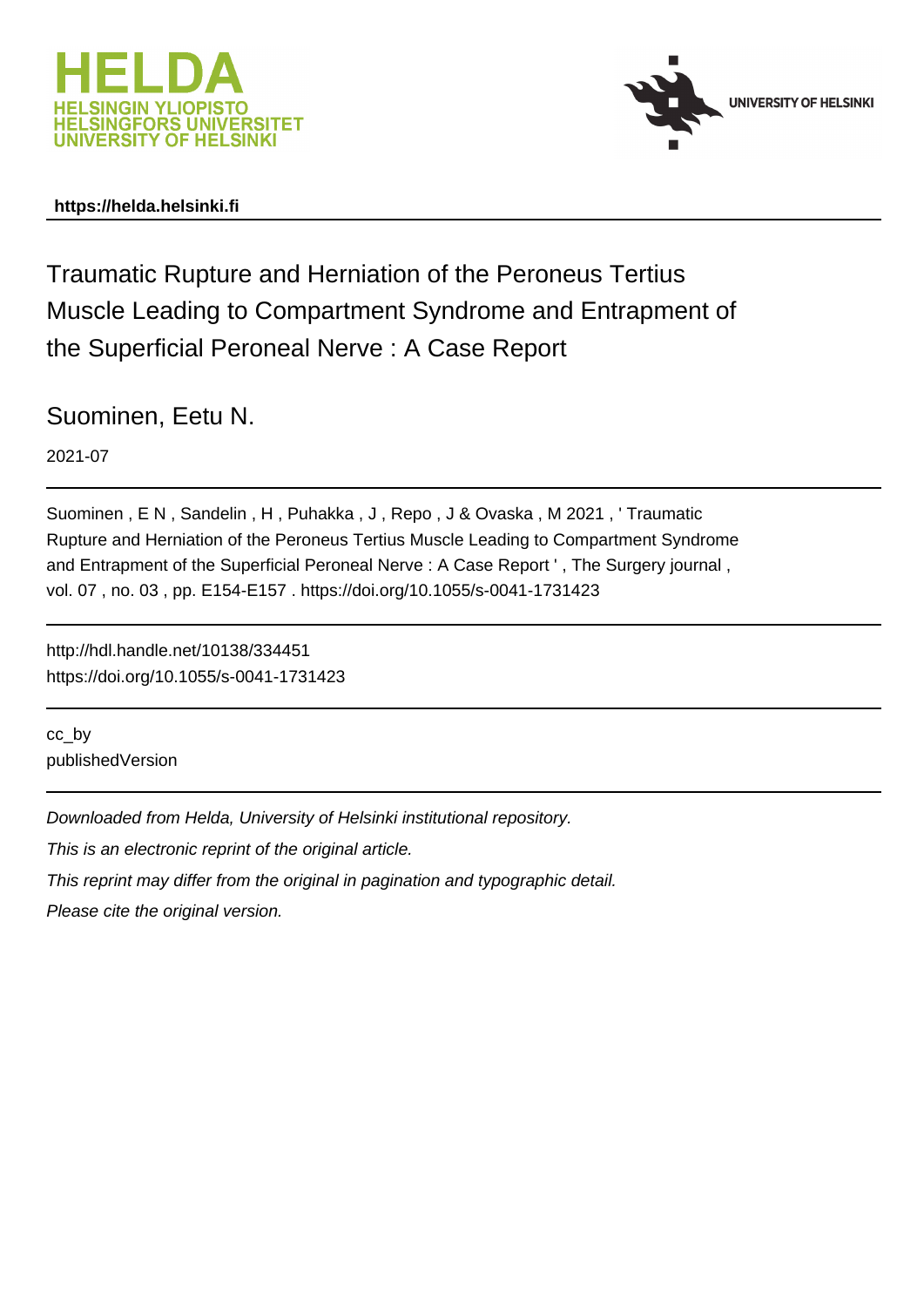

# Traumatic Rupture and Herniation of the Peroneus Tertius Muscle Leading to Compartment Syndrome and Entrapment of the Superficial Peroneal Nerve: A Case Report

Eetu N. Suominen, BM<sup>1</sup> Henrik Sandelin, MD<sup>2,3</sup> Jani Puhakka, MD<sup>2</sup> Jussi Repo, MD, PhD<sup>4,\*</sup> Mikko Ovaska, MD, PhD<sup>5,\*</sup>

<sup>1</sup> Department of Clinical Medicine, University of Turku, Turku, Finland 2Department of Orthopaedics and Traumatology, Helsinki University Hospital and University of Helsinki, Helsinki, Finland

3Department of Orthopaedics, Liverpool Hospital, Sydney, New South Wales, Australia

4Department of Surgery, Tampere University Hospital, Tampere, Finland

5 Sports Clinic and Hospital, Pihlajalinna Dextra, Helsinki, Finland

Surg J (NY) 2021;7:e154–e157.

#### Keywords

- ► peroneus tertius
- ► superficial peroneal nerve
- ► compartment syndrome
- ► nerve
- ► entrapment
- ► herniation
- ► anatomical variation
- ► fasciotomy

Abstract We present a patient with compartment syndrome and entrapment of the superficial peroneal nerve due to a direct hit to the lateral part of the right lower extremity. The diagnosis of evolving compartment syndrome was made without delay and the patient was quickly taken to the operating theater. Intraoperatively, the entrapment of the superficial peroneal nerve caused by rupture and herniation of the peroneus tertius muscle was surprisingly observed at the site, where the nerve pierces the anterior compartment. The nerve was successfully released in conjunction with fasciotomies of the anterior and lateral compartments. Meticulous diagnosis of compartment syndrome is critical to prevent ischemic injury to muscles and nerves. Recognition of anatomy and anatomical variations is important to prevent iatrogenic injury in unusual circumstances.

The peroneus tertius (PT) muscle is located in the anterior compartment of the leg and produces dorsiflexion and eversion of the foot. The PT muscle is highly prevalent in humans with the prevalence of 80 to  $93\%$ <sup>1</sup>. The superficial peroneal nerve (SPN) typically pierces the crural fascia from the lateral compartment, but approximately in one-third of the cases, the fascial opening of the nerve is located in the anterior compart-

received September 9, 2020 accepted after revision March 25, 2021

DOI [https://doi.org/](https://doi.org/10.1055/s-0041-1731423) [10.1055/s-0041-1731423](https://doi.org/10.1055/s-0041-1731423). ISSN 2378-5128.

ment, as in our case. $<sup>2</sup>$  Traumatic rupture of the PT muscle</sup> causing compartment syndrome of leg and entrapment of the SPN is rare; to the best of our knowledge, a similar case has not been previously reported. This case report describes a rupture and herniation of the PT muscle caused by relatively low energy trauma, which in turn led to pressure rise in the anterior and lateral compartments of leg and entrapment of the SPN. The patient provided consent concerning that this case would be submitted for publication.

© 2021. The Author(s). This is an open access article published by Thieme under the terms of the Creative Commons Attribution License, permitting unrestricted use, distribution, and reproduction so long as the original work is properly cited. (https://creativecommons.org/licenses/by/4.0/) Thieme Medical Publishers, Inc., 333 Seventh Avenue, 18th Floor, New York, NY 10001, USA

Address for correspondence Eetu Nikolai Suominen, BM, Department of Clinical Medicine, University of Turku, Turku, Finland (e-mail: [ensuom@utu.](mailto:ensuom@utu.fi)fi).

Authors contributed equally to this study.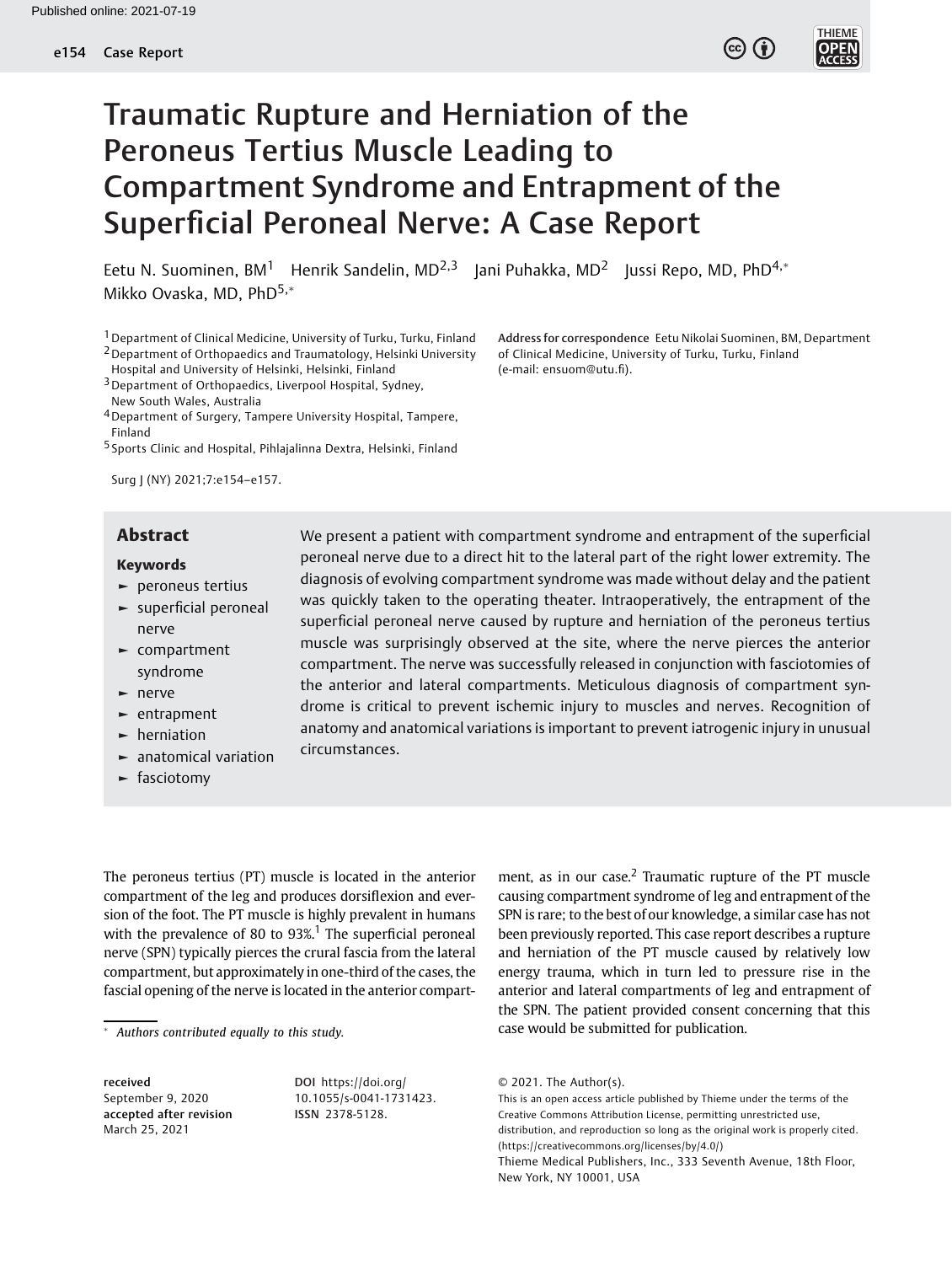# Case Report

A 26-year-old healthy male patient presented to a private sports clinic with severe lower-extremity pain. The patient had accidentally been kicked to the lateral aspect of the right lower leg during an indoor soccer game. After the accident, he developed moderate pain to the distal tibia above the talocrural joint line. Radiographs showed no sign of fracture, an observational treatment was selected, and the patient was discharged. During the same evening, the patient returned to the clinic with increased pain and paresthesia at the dorsum of the foot. On clinical examination, the patient's pain had progressed from moderate to severe pain and he had therefore difficulties to move his ankle. Passive range of motion of the ankle was normal but caused pain. Passive flexion of the right hallux generated pain as well. The painful area presented a palpable and visible soft tissue mass. Tinnel's sign was positive, a light tapping over the mass elicited a tingling and painful sensation to the dorsum of the foot. Proximal to the mass at the affected tibiae, there was no pain or numbness. The skin sensation was diminished from the dorsum of the foot to the tip of the dorsum of the hallux. Arteria tibialis posterior and arteria dorsalis pedis were palpable and the capillary reaction in the toe pulps was within 1 second. A pseudoaneurysm was excluded with Doppler ultrasound evaluation. The patient had disproportionate pain and a distinct paresthesia at the dorsum of the foot, that is, a clinical picture suggestive to compartment syndrome.

The patient was immediately taken to the operating room for anterior and lateral compartment fasciotomy of the leg. For the surgical procedure, the patient was placed in the supine position, the assumed course of SPN was marked, and a single 10-cm longitudinal incision was performed to the level of the muscle fascia. Surprisingly, entrapment of the SPN was observed at the site, where the nerve pierces the anterior compartment ( $\blacktriangleright$ Fig. 1). The nerve was successfully released in conjunction with fasciotomies of the anterior and lateral compartments. Within the muscle compartment, a hematoma was observed, and the belly of the PT muscle was totally ruptured and herniated (►Fig. 2). During the operation, the muscles of the traumatic area recovered exceedingly well, which was observed with improvements in the color and contraction responsiveness. Hemostasis was controlled, wound was rinsed, and packed with sterile dressings. A crepe bandage was applied and finally the ankle was placed in an angle of 90 degrees angle by using a posterior splint.

In the subsequent operation, the muscles were examined carefully. Tibialis anterior, extensor hallucis longus, and extensor digitorum longus muscles were found to be intact and the ruptured muscle was confirmed to be the PT muscle. Macroscopically, the distal part was vital, and therefore, no resection was performed. The incision was closed with sutures and the ankle was placed in a Walker boot for 6 weeks with full weight bearing. Follow-up examinations were performed after 2, 6, and 12 weeks. At the last follow-up at 3 months postoperatively, the patient had full ranges in plantar flexion and eversion/inversion movements of the





Fig. 1 A kick to the lateral aspect of the distal leg during an indoor soccer game caused a rupture and herniation of the peroneus tertius muscle, leading to an entrapment of the superficial peroneal nerve against its fascial opening, and compartment syndrome of the anterior compartment of the leg.



Fig. 2 Due to compartment syndrome, full-length fasciotomy of the anterior and peroneal compartments was performed. The peroneal nerve had a slight hourglass-shape at the site of the entrapment. The muscle belly of the peroneus tertius muscle was totally ruptured.

ankle. The dorsiflexion of the ankle was 10 degrees decreased compared with the healthy side. No deformity was present, although some wasting persisted in the area, observed as a small pit in the ankle. The patient had resumed to physical activity without pain or discomfort. After a followup time of 3 years, no new treatments have been needed.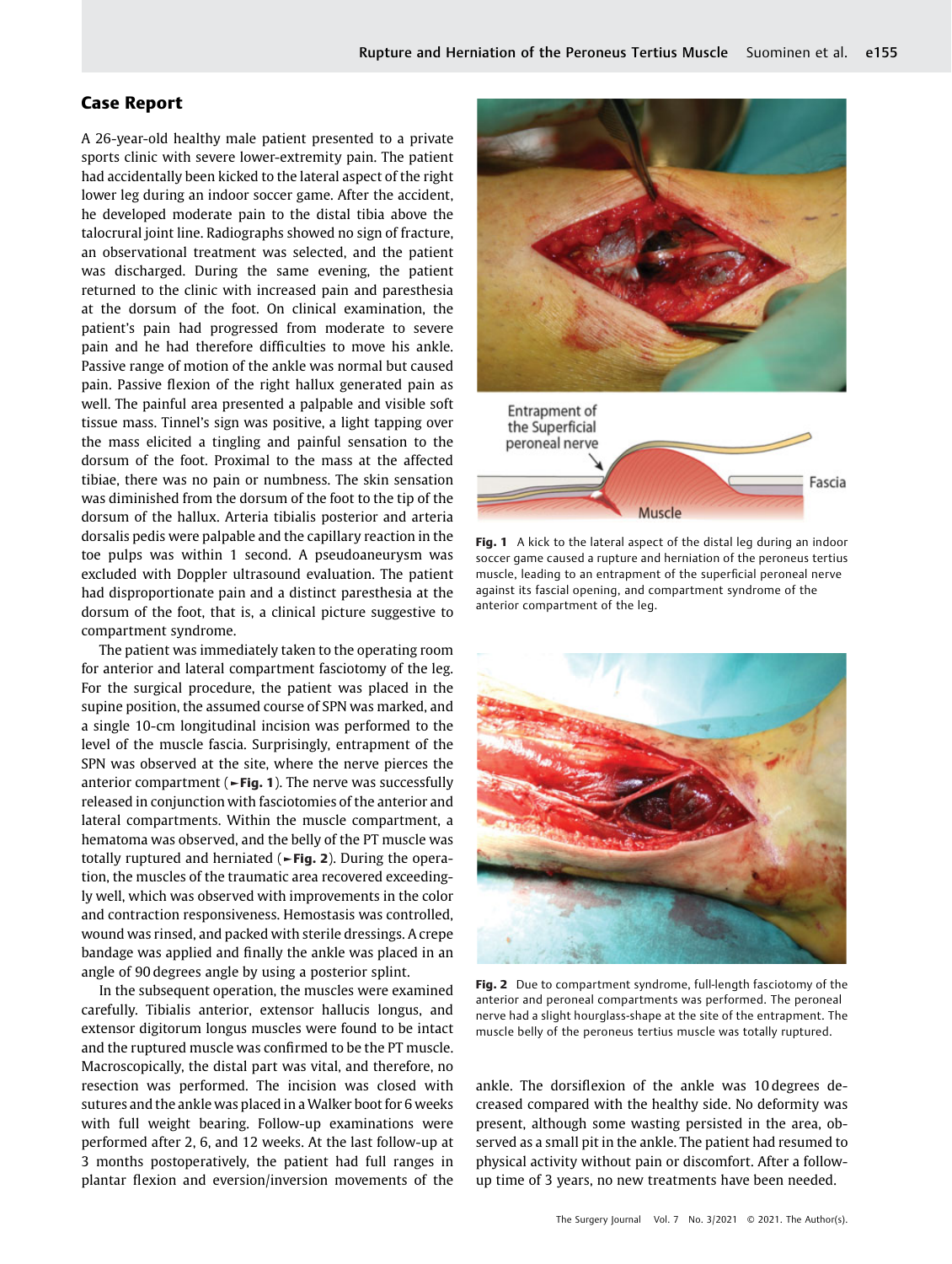## **Discussion**

This report describes a rare case of PT muscle rupture causing a compartment syndrome and nerve palsy. Acute limb compartment syndrome (LCS) is a surgical emergency, which is caused by pressure rise within a closed fascial space. In our case, the rupture and herniation of the PT muscle led to pressure rise in the anterior and lateral compartments, which in turn, caused the entrapment of SPN. The entrapment of SPN is a well-known pathology of the lower extremity, with several possible causes.<sup>3,4</sup> The review of the literature suggests that compartment syndrome and entrapment of the superior peroneal nerve caused by traumatic rupture and myofascial herniation of the PT muscle is a rare condition that has not been previously reported. There is, therefore, a lack of information on the clinical significance and therapeutic options for patient with this type of trauma. The most important determinant of a poor outcome from LCS after injury is delay in diagnosis.<sup>5</sup> Pain out of proportion to that expected by the injury should give a cause to suspect LCS. In the present case, a relatively low energy trauma caused increasing pain, paresthesia, and motor weakness with inadequate skin sensation in the dorsum of the foot, which led to suspect LCS and eventually perform emergent surgical treatment.

Both the PT muscle and SPN have clinically and surgically significant variations in morphology and anatomical relationships. The present study emphasizes the knowledge of these variations to interpret symptoms correctly and to avoid iatrogenic injuries during surgery. The PT muscle originates at the anterior distal third of the fibula and courses beneath the superior extensor retinaculum before entering the tendinous sheath of the tibialis anterior. The PT tendon runs obliquely and laterally to the most lateral tendon of extensor digitalis longus muscle and passes beneath the inferior extensor retinaculum before inserting on the dorsal base of the fifth metatarsal. Several reports also support the morphological variation in size, site, insertion, the level of origin, and the number of origins. $6-11$  Overall, studies and literature of symptomatic PT is scarce and mainly associated with tendon problems, causing catching or locking over the anterolateral ankle or rear-foot and lesions such as split tears or ganglion cysts.<sup>12–14</sup> Hypertrophied PT muscle has also been reported to cause snapping and ankle pain.<sup>15</sup>

The highly variable anatomical course of the SPN may expose it to damage during surgical incisions over the lateral malleolus, ankle arthroscopy, and forefoot surgery.<sup>16</sup> SPN is the lateral branch of the common peroneal nerve bifurcation and most commonly travels in the lateral compartment of the leg. The nerve courses anteroinferiorly between the peroneus longus, peroneus brevis, and extensor digitorum longus in close proximity to the anterior intermuscular septum. However, alternative routes in (1) anterior compartment, (2) both lateral and anterior compartments, and (3) within the intermuscular septum are known.<sup>17</sup> SPN tends to pierce the crural fascia and become subcutaneous approximately at the distal third of the leg, after which it continues to run superficially over the extensor retinaculum and bifur-

cates into two exclusively sensorial terminal branches, intermediate and medial dorsal cutaneous nerves, supplying the foot. The SPN is susceptible to mechanical compression along the subfascial course or at the opening where it penetrates the crural fascia. The incidence of nerve compression of SPN has been assumed to be higher than presented in the literature.<sup>19</sup> Compression mechanisms of SPN include fascial entrapment, bony fractures, forced inversion, and lipoma. $20,21$ 

### Conclusion

In conclusion, this is the first report to define the herniation of the PT muscle after a low-energy trauma as a cause of compartment syndrome and entrapment of the SPN. The authors present an effective and safe technique for surgical management as well as postoperative care. It is important to suspect compartment syndrome even after low energy trauma to the leg if the patient presents with pain that is disproportionate to the initial injury. For orthopedic surgeons, this case underlines the importance of knowledge of the anatomical relationship between nerves and muscles. Recognition of common anatomical variations is important to be able to interpret symptoms correctly and to avoid iatrogenic injuries during surgical procedures.

#### Note

Investigation performed at the Department of Orthopaedics and Traumatology, Helsinki University Hospital and University of Helsinki, Helsinki, Finland.

Conflict of Interest None declared.

#### References

- 1 Yammine K, Erić M The fibularis (peroneus) tertius muscle in humans: a meta-analysis of anatomical studies with clinical and evolutionary implications. BioMed Res Int 2017;2017:6021707
- 2 Pacha D, Carrera A, Llusa M, Permanyer E, Molona O, Morro R. Clinical anatomy of the superficial peroneal nerve in the distal leg. Eur J Anat 2020;7(S1):15–20
- 3 Styf J. Entrapment of the superficial peroneal nerve. Diagnosis and results of decompression. J Bone Joint Surg Br 1989;71(01): 131–135
- 4 Styf J, Morberg P. The superficial peroneal tunnel syndrome. Results of treatment by decompression. J Bone Joint Surg Br 1997;79(05):801–803
- 5 Rorabeck CH. The treatment of compartment syndromes of the leg. J Bone Joint Surg Br 1984;66(01):93–97
- 6 Raheja S, Choudhry R, Singh P, Tuli A, Kumar H. Morphological description of combined variation of distal attachments of fibulares in a foot. Surg Radiol Anat 2005;27(02):158–160
- 7 Joshi SD, Joshi SS, Athavale SA. Morphology of peroneus tertius muscle. Clin Anat 2006;19(07):611–614
- 8 Jana R, Roy TS. Variant insertion of the fibularis tertius muscle is an evidence of the progressive evolutionary adaptation for the bipedal gait. Clin Pract 2011;1(04):e81
- 9 Mehta V, Gupta V, Nayyar A, et al. Accessory muscle belly of peroneus tertius in the leg–a rare anatomical variation with clinical relevance–utility in reconstructions. Morphologie 2011; 95(308):23–25